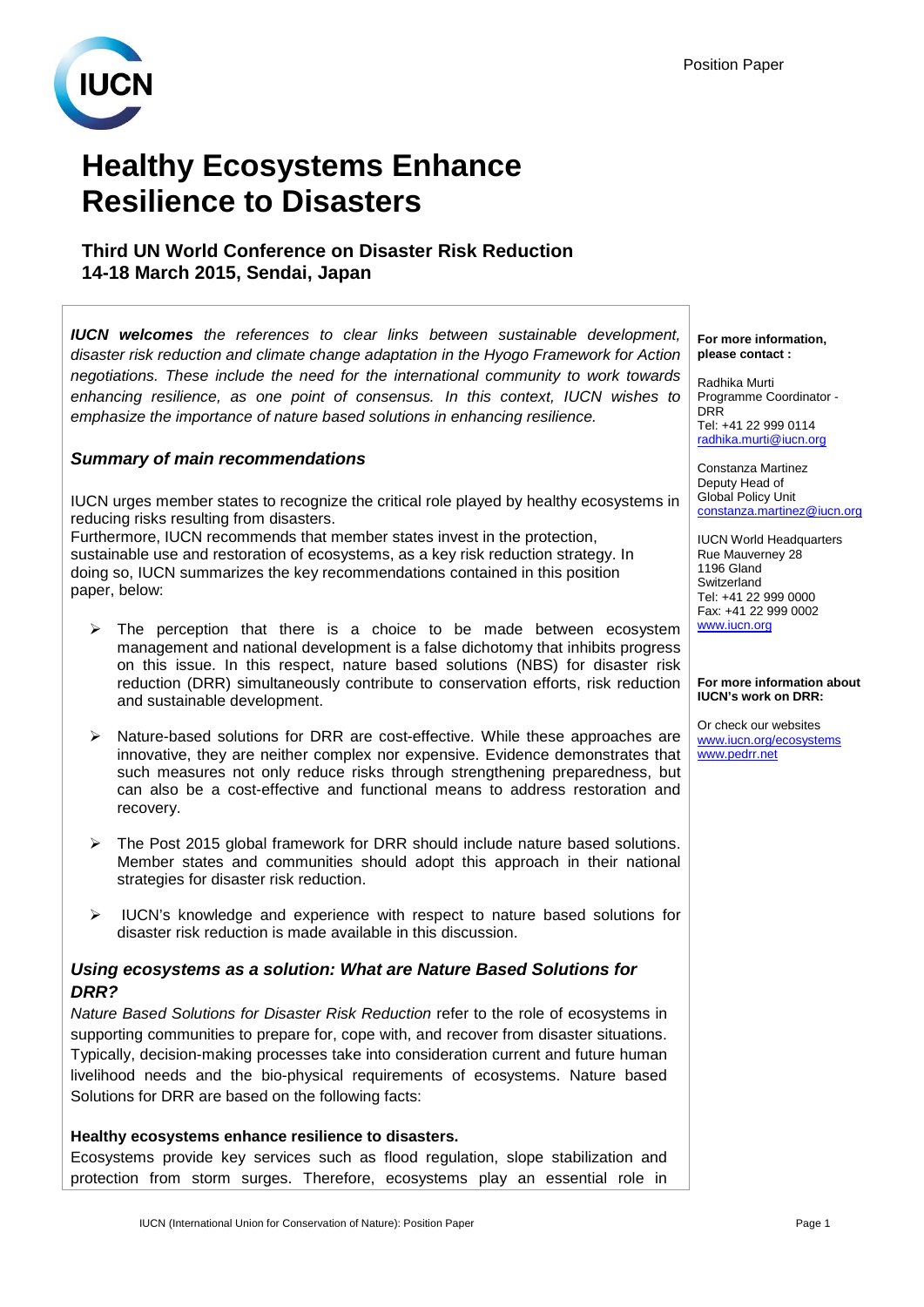preventing disasters and reducing risks as well as in post disaster responses (by providing food, firewood, clean water and fiber, for example). As such, ecosystem management has a key role in each phase of the disaster management cycle and can be implemented as nature based solutions for DRR.

Ecosystem degradation reduces the variety of ecosystem services, forcing people to rely on fewer natural services and products. Therefore, protection, sustainable use and restoration of ecosystems are central to reducing disaster risks, enhancing community resilience and promoting sustainable development.

#### **Nature based solutions are cost effective**

Nature based solutions are not necessarily complex or even expensive, certainly not in relation to the costs of not addressing the risks once disasters occur. Member States, when undertaking development and DRR planning, should consider a combined approach of built and natural infrastructure (or grey-green infrastructure) to enhance resilience while reducing costs. Nature based solutions, in many cases, can provide the same services and benefits as engineered infrastructures and at a lower cost; for instance, the cost of conventional infrastructure for storm-water control in North Carolina, USA, has been estimated at \$3.24 per 1000 gallons while natural infrastructure for the same purpose only costs \$0.47 per 1000 gallons. Similarly, according to Swiss Re, in Barbados damages from wind, storm surge and inland flooding amount to 4% to 6% of GDP per year. Here, every dollar invested in the Folkestone Marine Park could reduce the cost of hurricane loss by \$20.

#### **Nature based solutions provide multiple benefits, regardless of a disaster occurrence**

Nature based solutions for disaster risk reduction is a "*no regrets*" option. There is a growing knowledge base that demonstrates how potential damage created by storm surges, flooding and landslides can significantly be reduced by maintaining and/or restoring ecosystems to act as buffers. In addition these same investments in ecosystems also directly support resilient communities and livelihoods. In Vietnam, the costs of mangrove restoration (USD 1.1 million) was significantly outweighed by the benefits of avoiding the annual costs associated with dyke maintenance (USD 7.3 million) and strengthening the livelihoods of 7,500 households in coastal areas.

#### *Nature based Solutions in the HFA*

The mid-term review of the HFA indicated that progress on Priority 4: **reducing underlying risks** which includes ecosystem degradation was 'very limited'. Concerns have been raised on whether Priority 4 will be the prime obstacle to achieving the HFA outcomes and whether Governments have the capacities needed to control externalities and processes, especially in development planning. Until now, much emphasis has been put on ecosystems degradation as a factor exacerbating risk and vulnerability. The current negotiations for a post-2015 HFA are an opportunity to reflect the critical role ecosystem management plays as a *solution, and not an ongoing problem,* in the form of nature based solutions for DRR.

Therefore, IUCN urges the member states to:

• modify paragraph 28.n) of the new HFA to reflect nature's role in DRR. We propose the following text: "Strengthen the sustainable use and management of ecosystems and implement integrated environmental and natural resource management approaches *that contribute to* disaster risk reduction."